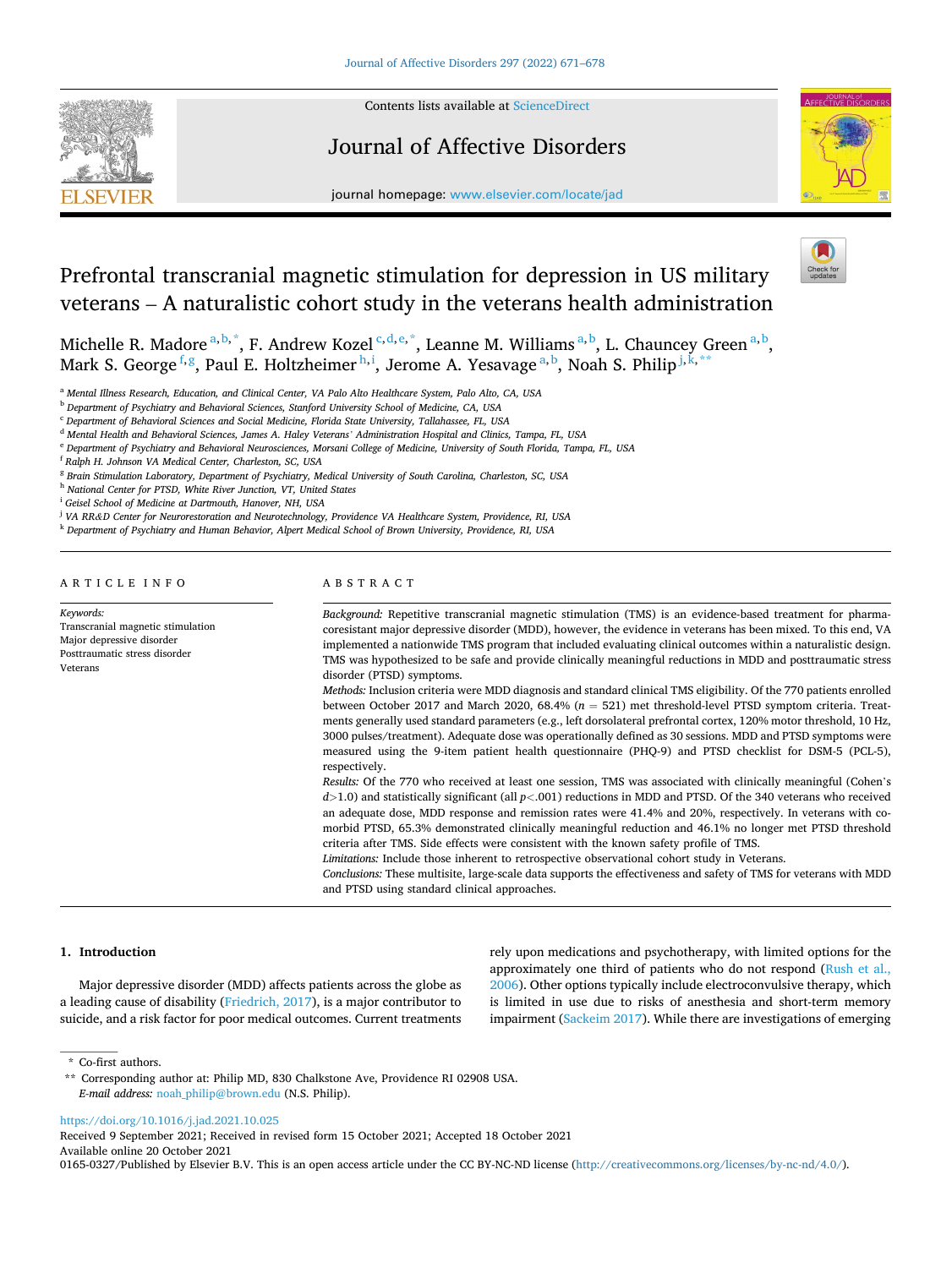novel agents (e.g., (es)ketamine, psilocybin, etc.) ([Davis et al., 2020](#page-6-0); [McIntyre et al., 2021\)](#page-7-0) there are concerns about abuse potential and long-term effectiveness.

Repetitive transcranial magnetic stimulation (rTMS, hereafter TMS), an evidence-based treatment for pharmacoresistant MDD, has been cleared by the US Food and Drug Administration since 2008 (O'[Reardon](#page-7-0)  [et al., 2007](#page-7-0); [George et al., 2010\)](#page-6-0). Although there is a rare risk of seizure during stimulation, TMS has a favorable safety profile without systemic side effects (weight gain, diabetes, etc.). Data has now emerged supporting TMS across psychiatric disorders, including obsessive-compulsive disorder, smoking cessation, posttraumatic stress disorder (PTSD), and schizophrenia (reviewed in ([George, 2019; Cosmo](#page-6-0)  [et al., 2021\)](#page-6-0).

One patient population of interest is US military veterans. Several factors related to Veteran care are relevant to TMS. These patients have elevated rates of medical and psychiatric comorbidity ([Agha et al.,](#page-6-0)  [2000\)](#page-6-0) as well as suicide risk [\(2017](#page-7-0)). Given these challenges to treatment, veterans stand to benefit further from non-pharmacological treatments that may also reduce suicidality. Furthermore, TMS access and delivery are likely to be different in the VA, as private insurance is not involved in eligibility determination. Interestingly, unlike in the general population, the efficacy data on TMS in Veterans has been mixed. Unlike other TMS efficacy studies (O'[Reardon et al., 2007;](#page-7-0) [George et al., 2010](#page-6-0)), a recent controlled trial in veterans by [Yesavage et al. \(2018\)](#page-7-0) found that active TMS did not separate from sham, and comorbid PTSD was associated with poorer outcomes. Interestingly, this study yielded high remission rates (defined as obtaining scores below threshold values on standardized rating scales) in both active (40.7%) and sham (37.4%) groups. While the reason for these results remains debated in the field, this study had strict monitoring of medication usage that reminded participants to take their daily psychiatric medications. This monitoring likely caused some participants to begin regularly taking their medication which resulted in effectively starting the medication and the TMS (active and sham) simultaneously. To this point, two other studies that failed to differentiate active from sham [\(Herwig et al., 2007;](#page-7-0) [Brunelin et al.,](#page-6-0)  [2014\)](#page-6-0) initiated antidepressants at the same time as TMS. Despite findings from Yesavage et al., other studies have consistently indicated efficacy of TMS for Veterans, including those with comorbid MDD and PTSD ([Karsen et al., 2014;](#page-7-0) [Kozel et al., 2019;](#page-7-0) [Philip et al., 2019](#page-7-0)). In addition, an analysis of clinical outcomes of TMS for depressed veterans  $(n = 118;$  with nominal overlap with the current report) found PTSD did not impact MDD response or remission rates ([Hernandez et al., 2020](#page-7-0)). Furthermore, a recent meta-analysis supports the efficacy of TMS for PTSD [\(Kan et al., 2020](#page-7-0)).

Within the context of these mixed data, and to address the health needs of veterans, the Veterans Health Administration (VA) instituted a nationwide multisite TMS program, informed by prior positive controlled trials (O'[Reardon et al., 2007;](#page-7-0) [George et al., 2010](#page-6-0)), and naturalistic studies [\(Carpenter et al., 2012](#page-6-0)). This program was designed to provide evidenced-based TMS for MDD to veterans and evaluate clinical effectiveness and safety. This report represents the first outcomes from the program. We hypothesized TMS would be safe and effective for MDD and comorbid PTSD. We also assessed patients who received an adequate TMS dose, operationalized as at least 30 daily sessions, and compared to the entire cohort.

#### **2. Methods**

#### *2.1. Project organization*

The VA Palo Alto Healthcare System Mental Illness Research Education and Clinical Center (MIRECC) served as the coordinating site for this retrospective observational cohort study. The VA Palo Alto/Stanford Institutional Review Board approved associated procedures as quality improvement and data was gathered via VA REDCap. The "VA TMS Pilot Program" distributed devices, identified existing TMS clinics,

and provided high quality training ([Carrico et al., 2020\)](#page-6-0). The VA has a strong track record of implementing evidence-based care (e.g., [Efte](#page-6-0)[khari et al. 2013](#page-6-0)), which can be harnessed to disseminate novel treatments and provide infrastructure for important research questions ([Williams et al., 2021](#page-7-0)).

#### *2.2. Referral and treatment information*

Patients were referred by their primary mental healthcare provider, and determined to be eligible if they met TMS indication criteria (e.g., failure of *>*1 antidepressant in the current depressive episode). The recommendation was for patients to have a MDD diagnosis, which could be comorbid with other diagnoses such as PTSD. Standard contraindications were utilized (e.g., seizures, intracranial metal, etc.). A TMScredentialed VA physician performed an initial evaluation and verified other treatments (e.g., medication, psychotherapy, etc.) were unchanged six weeks prior to stimulation. No medication was absolutely contraindicated, and treatment continued unchanged throughout TMS (the impact of medications will be the topic of a future report). Clinical factors, such as adherence or substance use, were assessed daily following standard clinical care.

## *2.3. Devices and parameters*

TMS devices included the Magstim Super Rapid<sup>2</sup>, Horizon Lite, or Horizon Performance device (Wales, UK); some sites used others purchased outside the program (e.g., Neuronetics, Malvern PA, USA; Mag-Venture, Farum, Denmark; Brainsway, Jerusalem, Israel). Motor threshold determination was performed prior to stimulation and defined as the amount of energy applied to the motor cortex to elicit movement in the contralateral fingers (typically abductor pollicis brevis) 50% of the time. The TMS target was the left dorsolateral prefrontal cortex (DLPFC), located using the Beam/F3 method [\(Beam et al., 2009\)](#page-6-0). Sites were advised to follow FDA guidelines, and generally administered high frequency stimulation, e.g., daily TMS delivered at 10 Hz to the left DLPFC at 120% of motor threshold for up to 30 sessions followed by a six-session taper. Based on clinical judgement, parameters could be modified when following an evidence-based off-label approach, which was reported in the REDCap database [\(Table 2\)](#page-3-0).

#### *2.4. Measures and statistical analyses*

Standardized self-report rating scales were selected based on those used in clinical (non-research) settings to provide adequate information about symptom severity while minimizing burden. Primary outcomes were changes in MDD and PTSD symptom severity; subsequent reports will include other assessments. MDD and PTSD were measured using the 9-item patient health questionnaire (PHQ-9; [\(Kroenke et al., 2001\)](#page-7-0)) and PTSD symptom checklist for DSM5 (PCL-5; ([Weathers et al., 2013](#page-7-0)a)), respectively. Outcomes of interest included mean changes, dichotomous/categorical outcomes describing MDD clinical response (*>*50% reduction) and remission (score*<*5) on the PHQ9, and PTSD outcomes of clinically meaningful reduction (*>*10 points) and those no longer meeting threshold severity criteria for probable PTSD (operationally defined as score *<*33 on the PCL-5 (following [\(Weathers et al. \(2013](#page-7-0)a)). Outcomes were analyzed using paired-sample t-tests for continuous outcomes, descriptive statistics for categorical outcomes, and analysis of variance to assess symptom changes over time. Patients were excluded from relevant analyses if baseline scores were less than remission (MDD) or clinically relevant PTSD severity (PTSD). Missing data were reconciled via site query, with individual sites reporting dropouts and associated reasons. Effect sizes (Cohen's *d* [Cohen, 1988](#page-6-0)) and confidence intervals were generated for continuous outcomes. Sensitivity analyses were performed on several key areas of clinical interest, including definition of adequate dose and TMS parameters. Safety was assessed via spontaneous patient report recorded in the database and site queries.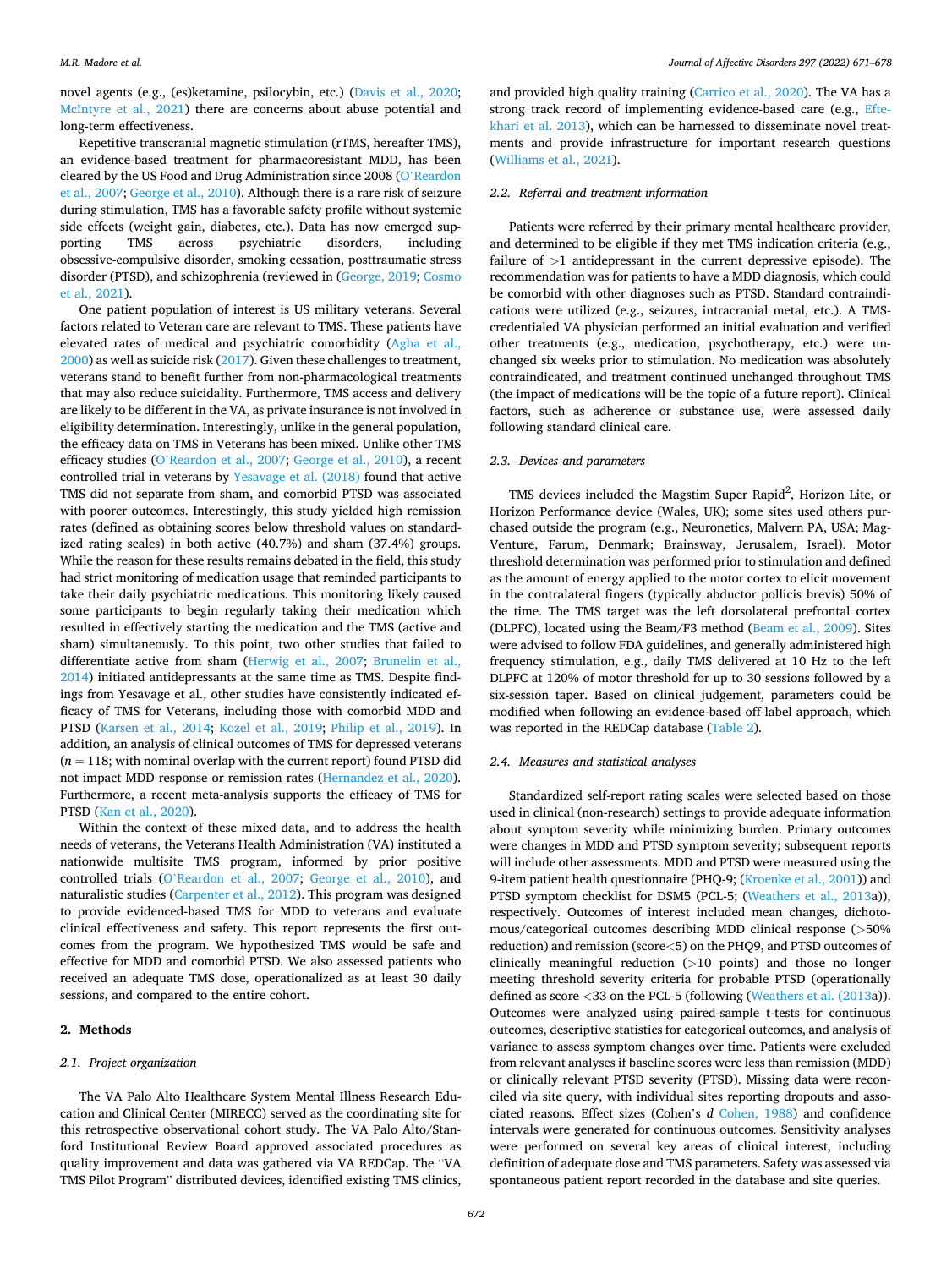This report includes all veterans that received TMS at 27 VA sites from October 2017 until March 2020 (i.e., pre-COVID-19). Results were analyzed using two approaches; first, following modified "intent-totreat" principles, where patients who received baseline assessments and *>*1 TMS session were included in the "entire group" analyses. This was followed by analyses focused on the "adequate dose group" who received an adequate dose of TMS, operationalized as at least 30 sessions (i.e., a single daily session for six weeks).

#### **3. Results**

#### *3.1. PATIENT characteristics*

Seven hundred seventy ( $n = 770$ ) patients were in the entire group and 340 received an adequate dose. Demographics were consistent with veterans (i.e., majority white and male), yet many races, ethnicities, and genders were represented (**Table 1**). Military service encompassed multiple eras (e.g., Vietnam, Gulf War, Operation Iraqi and Enduring Freedom, etc.). There were no meaningful site differences in baseline symptom severity (all  $p > 1$ ). For this examination, patients were followed for the duration of TMS (i.e., 6–8 weeks). The majority of patients received 10 Hz TMS to the left DLPFC  $(n = 595; 69.8\%)$ , with modest representation of other approaches (**[Table 2](#page-3-0)**).

#### *3.2. Clinical outcomes*

## *3.2.1. MDD symptom change with TMS*

When considering the entire cohort (i.e., baseline assessment and *>*1 TMS session), the sample included 770 veterans, and 126 (16.4%) were classified as dropping out (see below). Mean (SD) pretreatment PHQ9 score was 18.14 (5.18), indicating moderately severe MDD. After treatment, PHQ9 score was reduced to 11.02 (7.11), which was statistically significant (t(542)=25.996,  $p < .001$ ). PHQ9 reduction was clinically meaningful at 7.12 (6.38) points (**[Fig. 1](#page-4-0)A**) and reflected a large effect size (Cohen's d)=1.12 (95% CI 1.04–1.21). Categorical outcomes included clinical response in 235 (30.5%) and remission in 118 (15.3%) patients. Regression co-varying for the presence of PTSD indicated no impact on PHQ9 change (F(1539)=0.065, *p* =.799).

Regarding PTSD outcomes in the entire cohort, 522 (67.8%) had threshold-level PTSD symptom severity at baseline. Pretreatment mean (SD) PCL-5 score was 54.22 (12.11), indicating moderate PTSD severity. After TMS, PCL-5 was reduced to 34.76 (19.81), which was statistically significant (t(364)=20.70,  $p < 0.001$ ), and clinically meaningful with a reduction of 18.49 (17.05) points. This change also reflected a large effect size (Cohen's d)=1.11 (95% CI 0.97–1.25). After TMS, 300 (57.4%) patients demonstrated a clinically meaningful reduction and 312 (59.8%) no longer met threshold criteria for probable PTSD – all statistically significant (*p <*.01). Changes in MDD and PTSD symptoms were highly correlated  $(r = 0.521, p < 0.001)$ .

When considering MDD outcomes in patients who received an adequate TMS dose, 340 veterans remained (**[Fig. 1](#page-4-0)B)**. Pretreatment PHQ9 scores were 18.34 (5.24); after treatment, PHQ9 scores were 11.29 (7.08), which was statistically significant (t(339)=21.06, *p <*.001). PHQ9 scores improved 7.12 (6.21) points, which was clinically meaningful and reflected a large effect size (Cohen's *d* = 1.15 (95% CI 1.00–1.30). Categorical outcomes included response in 149 (41.4%) and remission in 72 (20.0%) patients.

Regarding PTSD outcomes in patients who received an adequate dose, 245 (70%) had threshold level PTSD symptom severity at baseline. Pretreatment PCL-5 score was 52.67 (11.91), indicating moderate severity. After TMS, the mean PCL-5 score was 33.74 (18.87), which was statistically different (t(230)=17.85, *p<*.001). Improvements were clinically meaningful, with an 18.95 (16.14)-point reduction that reflected a large effect size (Cohen's *d* = 1.20 (95% CI 1.01–1.38)). After TMS, 160 (65.3%) demonstrated a clinically meaningful reduction and 113 (46.1%) no longer met PTSD criteria. MDD and PTSD changes were

## **Table 1**

Demographics and Clinical Characteristics.

|                                            | Entire Group <sup>a</sup> ( <i>n</i><br>$= 770$ | Adequate Dose <sup>a</sup> (n<br>$= 340$ |
|--------------------------------------------|-------------------------------------------------|------------------------------------------|
| Age (mean, SD)                             | 51.84 (14.11)                                   | 53.39 (13.97)                            |
| Race                                       |                                                 |                                          |
| White                                      | 552 (71.6%)                                     | 260 (76.1%)                              |
| Black                                      | 88 (11.4%)                                      | 39 (11.5%)                               |
| Asian                                      | 18 (2.3%)                                       | $7(2.2\%)$                               |
| Multiracial                                | 16 (2.1%)                                       | 4(1.3%)                                  |
| Other <sup>b</sup>                         | 49 (6.5%)                                       | 15 (4.4%)                                |
| No response                                | 47 (6.1%)                                       | 15 (4.5%)                                |
| <b>Biological Sex</b>                      |                                                 |                                          |
| Male                                       | 592 (76.8%)                                     | 269 (79%)                                |
| Female                                     | 141 (18.4%)                                     | 60 (17.8%)                               |
| No response                                | 37 (4.8%)                                       | 11 (3.2%)                                |
| Gender                                     |                                                 |                                          |
| Male                                       | 394 (51.2%)                                     | 163 (47.8%)                              |
| Female                                     | 105 (13.8%)                                     | 48 (14.0%)                               |
| Transgender                                | 7(0.9%                                          | $\qquad \qquad -$                        |
| Androgynous                                | $1(0.1\%)$                                      |                                          |
| Agender                                    | $5(0.6\%)$                                      | $1(0.3\%)$                               |
| No response                                | 258 (33.5%)                                     | 129 (37.9%)                              |
| <b>Highest Education Achieved</b>          |                                                 |                                          |
| <b>Elementary School</b>                   | $5(0.6\%)$                                      | $2(0.6\%)$                               |
| High School or GED                         | 72 (9.4%)                                       | 22 (6.4%)                                |
| Some college, no degree                    | 228 (29.6%)                                     | 99 (29%)                                 |
| Associate degree, vocational               | 121 (15.7%)                                     | 54 (15.9%)                               |
| program, or certificate                    |                                                 |                                          |
| Bachelor's degree                          | 144 (18.7%)                                     | 67 (19.7%)                               |
| Master's degree                            | 88 (11.4%)                                      | 45 (13.1%)                               |
| Doctoral degree                            | 20 (2.6%)                                       | $6(1.9\%)$                               |
| No response                                | 92 (11.9%)                                      | 46 (13.4%)                               |
| Dropout                                    | 126 (16.4%)                                     | 25 (8%)                                  |
| History of suicide attempts                |                                                 |                                          |
| Yes                                        | 250 (32.5%)                                     | 96 (30.6%)                               |
| No                                         | 425 (55.2%)                                     | 177 (56.4%)                              |
| No response                                | 95 (12.3%)                                      | 41 (13.3%)                               |
| History of psychiatric hospitalizations    |                                                 |                                          |
| Yes                                        | 361 (46.9%)                                     | 134 (42.7%)                              |
| No                                         | 310 (40.3%)                                     | 139 (44.3%)                              |
| No response                                | 99 (12.9%)                                      | 41 (13.1%)                               |
| Self-reported co-morbidities               |                                                 |                                          |
| <b>PTSD</b>                                | 379 (49.2%)                                     | 149 (47.5%)                              |
| Substance Use Disorder                     | 75 (9.7%)                                       | 26 (8.3%)                                |
| Alcohol Use Disorder                       | 100 (13.0%)                                     | 40 (12.7%)                               |
| <b>Anxiety Spectrum Disorders</b>          | 259 (33.6%)                                     | 105 (33.4%)                              |
| Obsessive Compulsive Disorder              | 28 (3.6%)                                       | 16 (5.1%)                                |
| <b>Bipolar Disorder</b>                    | 90 (11.7%)                                      | 33 (10.5%)                               |
| Self-reported prior traumatic brain injury |                                                 |                                          |
| No                                         | 304 (39.5%)                                     | 150 (44.1%)                              |
| Yes                                        | 313 (40.6%)                                     | 165 (48.5%)                              |
| Unknown or Missing                         | 153 (19.9%)                                     | 27 (7.4%)                                |

<sup>a</sup> Note that numbers may not equal 100% based on patient responses. "Entire Group" indicates those patients that received a baseline assessment and at least one TMS session, and "Adequate Dose" indicates those patients who received at least thirty sessions of TMS therapy.<br><sup>b</sup> Includes: Asian Indian; American Indian; Native Alaskan; Pacific Islander;

Middle Eastern.

## highly correlated (*r* = 0.623, *p<*.001).

We performed several sensitivity analyses to explore important clinical questions. First, we found our results were not sensitive to the definition of adequate dose (i.e., 20 vs. 30 sessions). We also explored whether FDA-cleared parameters might yield superior outcomes on MDD or PTSD, and found no significant differences (**Supplement 1**).

## *3.2.2. Comparing MDD outcomes in veterans with probable PTSD versus non-PTSD*

Because prior reports indicated mixed MDD outcomes in veterans with comorbid PTSD treated with TMS, we compared outcomes in veterans with versus without PTSD. When evaluating the entire cohort, MDD improved over time (F(1547)=207.654, *p <*.001) and the presence of clinically significant PTSD symptoms did not impact decreases in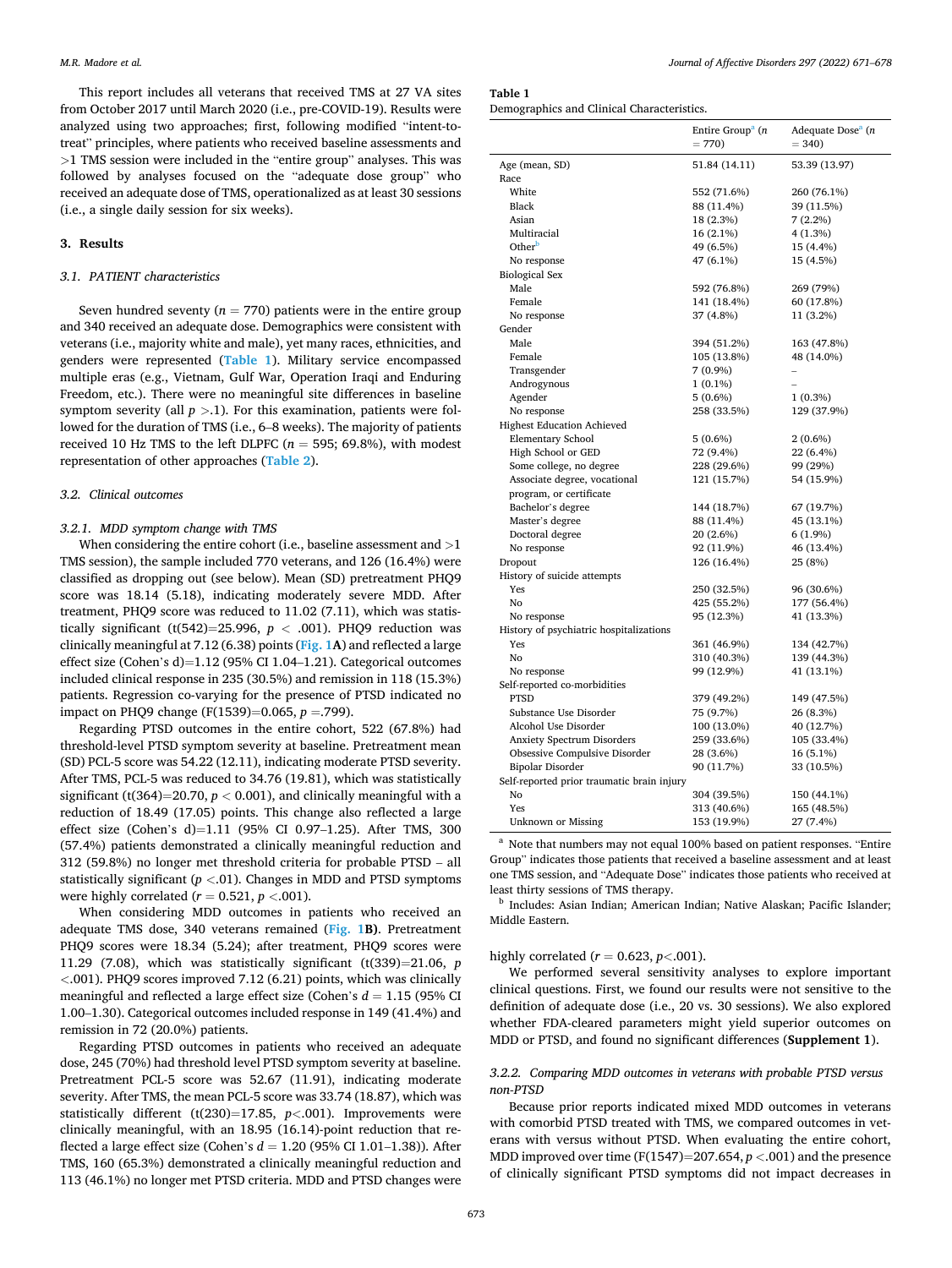<span id="page-3-0"></span>**Table 2**  TMS approaches.

| ---- -- -- ---------         |             |
|------------------------------|-------------|
| TMS Frequency and Target     | n(%)        |
| 10 Hz left DLPFC             | 595 (69.8%) |
| 5 Hz left DLPFC              | 70 (8.2%)   |
| iTBS left DLPFC (600 pulses) | 59 (7.1%)   |
| 1 Hz right DLPFC             | 24 (2.8%)   |
| 18 Hz dTMS                   | 67 (7.9%)   |
| 1 Hz dTMS                    | 12 (1.4%)   |
| Other                        | 24 (2.8%)   |

Abbreviations are as follows: Hz = hertz; DLPFC = dorsolateral prefrontal cortex;  $iTBS =$  intermittent theta burst;  $dTMS = deep$ transcranial magnetic stimulation.

FDA cleared TMS parameters included 10 Hz for Magstim, Neuronetics or Magventure systems for 4 s, 11–26 s intertrain interval (ITI), 3000 pulses per session; Brainsway devices using 18 Hz for 2 s, 20 s ITI, 1980 pulses; and intermittent theta burst delivering 50 Hz triplets at 5 Hz, 2 s stimulation with 8 s ITI, 600 pulses).

depressive symptoms (F(1547)=0.030, *p >*.862). Post-hoc analyses revealed individuals with PCL-5 scores *>*33 had higher PHQ-9 scores (i. e., PHQ9 scores of 19.64 (4.46) versus 14.48 (5.80) for those with versus those without threshold-level symptom severity; F(1659)=159.10, *p <*.001)(**[Fig. 2A](#page-5-0)**). While PTSD did not impact the magnitude of reduction in depressive symptoms, MDD response rates were lower in PTSD patients (17.5% versus 26.7% for response rates in PTSD and non-PTSD, respectively;  $\chi^2(1, N = 558) = 11.35$ ,  $p = .001$ ). Remission rates were statistically poorer in PTSD patients, although rates were nearly identical (11.2% versus 11.6% in PTSD and non-PTSD, respectively; χ2(1,*N*  = 541)=27.18, *p <*.001).

When comparing PTSD versus non-PTSD patients who received an adequate TMS dose, a similar pattern emerged; depressive symptoms improved over time (F(1373)=140.20,  $p$  < 010) and PTSD did not impact the magnitude of depression improvement (F(1373)=0.405, *p >*.525). Post-hoc analyses again indicated PTSD patients had higher baseline PHQ-9 scores (i.e., 19.70 (4.45) and 15.21 (5.57) for those with and without PTSD, respectively; F(1348)=63.86, *p <*.001)**([Fig. 2](#page-5-0)B**). Response rates for depression were lower in PTSD patients (26.6% versus 17.8% in PTSD and non-PTSD, respectively;  $\chi$ 2(1,*N* = 374)= 12.96, *p <*.001). Remission rates were statistically lower in PTSD patients, although these rates were nearly identical (10.4% versus 11.0% for remission in PTSD and non-PTSD, respectively;  $\chi$ 2(1,*N* = 370)= 17.35, *p <*.001).

## *3.3. Safety*

TMS was safe, with significant adverse outcomes occurring in *<*1% of patients. Six reported exacerbations of significant underlying psychiatric symptoms during TMS, largely related to worsening depression or anxiety. Two had significant medical events unrelated to TMS. One veteran had a seizure while being treated with an H-coil system and treatment was discontinued. There were no contraindications or risk factors noted in the pretreatment evaluation of this patient. There were no reports of treatment-emergent mania. A total of *n* = 126 (16.4%) of the entire sample dropped out for any reason.

#### **4. Discussion**

This report describes a multisite retrospective cohort study of TMS for veterans with MDD. The majority of patients reported comorbid MDD and PTSD, and pretreatment symptom severity was at least moderate. TMS resulted in statistically significant and clinically meaningful symptom reduction in all measured domains. TMS was safe, with side effects (including one seizure) consistent with its known safety profile, and retention was high. To our knowledge, this is the largest study of TMS in veterans to date, and clearly demonstrates effectiveness.

MDD improvements were associated with large effect sizes (all Cohen's *d*s *>*1.0), regardless of how one examined the data. When considering categorical outcomes, those who received an adequate dose (i.e., *>*30 sessions), MDD response rates were 41.4% and the remission rate was 20.0%. As expected, those who did not receive an adequate dose had lower response and remission rates (30.5% and 15.3%). These were slightly lower than prior naturalistic/uncontrolled studies of TMS for MDD, which likely reflects psychiatric and medical comorbidities in veterans (15–16). For example, [Carpenter et al. \(2021\)](#page-6-0), reported response and remission rates of 56.4% and 28.7% in non-Veterans, and a recent a TMS registry report (non-Veterans) found response and remission rates up to 72% and 37%. For reference, all of these outcomes appear superior to acute remission rates in the STAR\*D study, when considering comparably resistant patients [\(Sackeim 2016\)](#page-7-0)).

Conversely, an earlier report of clinical outcomes of TMS for MDD in veterans found a similar response and remission rate (45% and 20%, respectively)([Kozel et al., 2017](#page-7-0)). In another study comparing standard TMS versus theta burst TMS for MDD ([Blumberger et al., 2018](#page-6-0)), response and remission rates were 49% and 32%. Interestingly, remission rates observed in this cohort study were lower than in the controlled trial of TMS in veterans (20% here versus 37–40% in [Yesavage et al. \(2018\)](#page-7-0)); the reason behind this discrepancy can only remain speculative.

These data demonstrate the importance of delivering an entire TMS treatment series. While overall magnitude of improvement (~7 point reduction on the PHQ9;  $d = -1.1$ ) was comparable, response and remission rates were superior in patients that received *>*30 TMS sessions; this is not explained by differences in baseline severity Future studies will need to evaluate the relationship between the number of sessions required for optimal outcomes; however, since remission is the goal of antidepressant treatment, patients can be empirically recommended to receive six weeks of TMS.

Our cohort is notable as the majority reported significant comorbid PTSD. While some overlap is expected due to the nature of the rating scales (e.g., depressive questions and the mood/cognitive component of the PCL-5), over two thirds reported "threshold" level of PTSD severity. While structured clinical interviews (e.g., the Clinician Administered PTSD Scale [\(Weathers et al., 2013b](#page-7-0))) were not performed, this comorbidity rate is high; as a point of reference, approximately 50% of patients in prior studies reported comorbid PTSD ([Yesavage et al., 2018;](#page-7-0) [Her](#page-7-0)[nandez et al., 2020\)](#page-7-0). In our estimation, this indicates the kind of VA patients most likely to be referred to TMS after prior treatment failures.

Observed PTSD outcomes are comparable to other studies of TMS for PTSD. PTSD improvements were statistically significant and clinically meaningful; of those patients with threshold-level PTSD symptoms at baseline, a near majority no longer met this criterion after TMS. This rate is similar to findings in smaller unblinded studies (e.g., [Carpenter et al.](#page-6-0)  [2018\)](#page-6-0). In short, this study clearly demonstrates the effectiveness of TMS to reduce PTSD with comorbid MDD, and can be recommended for these patients.

Interestingly, the presence (or absence) of threshold-level PTSD symptoms did not impact the magnitude of observed MDD improvement (i.e., ~7 points on the PHQ9). Yet, MDD response and remission rates in patients with comorbid PTSD were lower than those without PTSD. This appears to be related to the higher level of baseline MDD symptoms in those with PTSD, which would require a greater magnitude of symptom reduction to achieve response and remission. Further defining the relationship between PTSD and MDD domains in clinical care – such as whether one can be used to predict the other, or whether they can be considered independent - is an important area of further inquiry.

Perhaps remarkably, PTSD improved with 10 Hz stimulation to the left DLPFC, the traditional target for MDD. Whether there is an ideal TMS site for PTSD has received considerable attention, with studies using left-sided stimulation [\(Yesavage et al., 2018;](#page-7-0) [Carpenter et al.,](#page-6-0)  [2018;](#page-6-0) [Philip et al., 2016\)](#page-7-0), right-sided stimulation [\(Kozel et al., 2019](#page-7-0); [Philip et al., 2019;](#page-7-0) [Watts et al., 2012;](#page-7-0) [Kozel et al., 2018](#page-7-0)), a mixture thereof ([Ahmadizadeh and Rezai 2018](#page-6-0); [Leong et al., 2020;](#page-7-0) [Boggio et al.,](#page-6-0)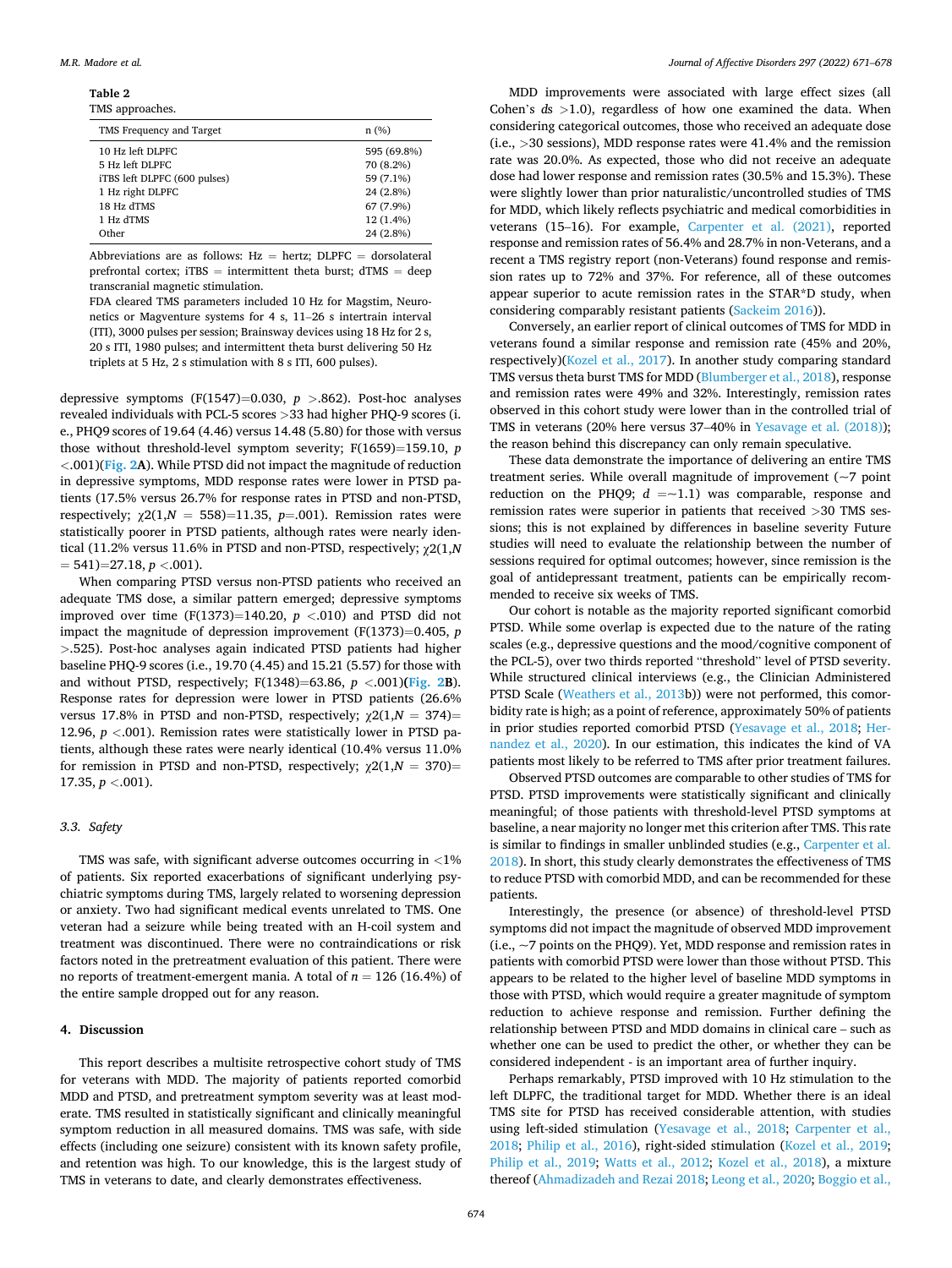<span id="page-4-0"></span>





**Fig. 1.** A Trajectory of MDD and PTSD symptoms across the entire group  $(n = 770)$ .

Bars represent standard error of the mean. The Y-axis represents symptom scores, and X-axis describes week of TMS treatment. Abbreviations: Pre-Tx, pre-treatment; Post-Tx, post-treatment; PHQ-9, 9-item patient health questionnaire; PCL-5, PTSD checklist for DSM-5. **B.** Trajectory of MDD and PTSD symptoms in patients who received an adequate dose of at least 30 TMS sessions (*n* = 340). Bars represent standard error of the mean. The Y-axis represents symptom scores, and X-axis describes week of TMS treatment.

Abbreviations: Pre-Tx, pre-treatment; Post-Tx, post-treatment; PHQ-9, 9-item patient health questionnaire; PCL-5, PTSD checklist for DSM-5.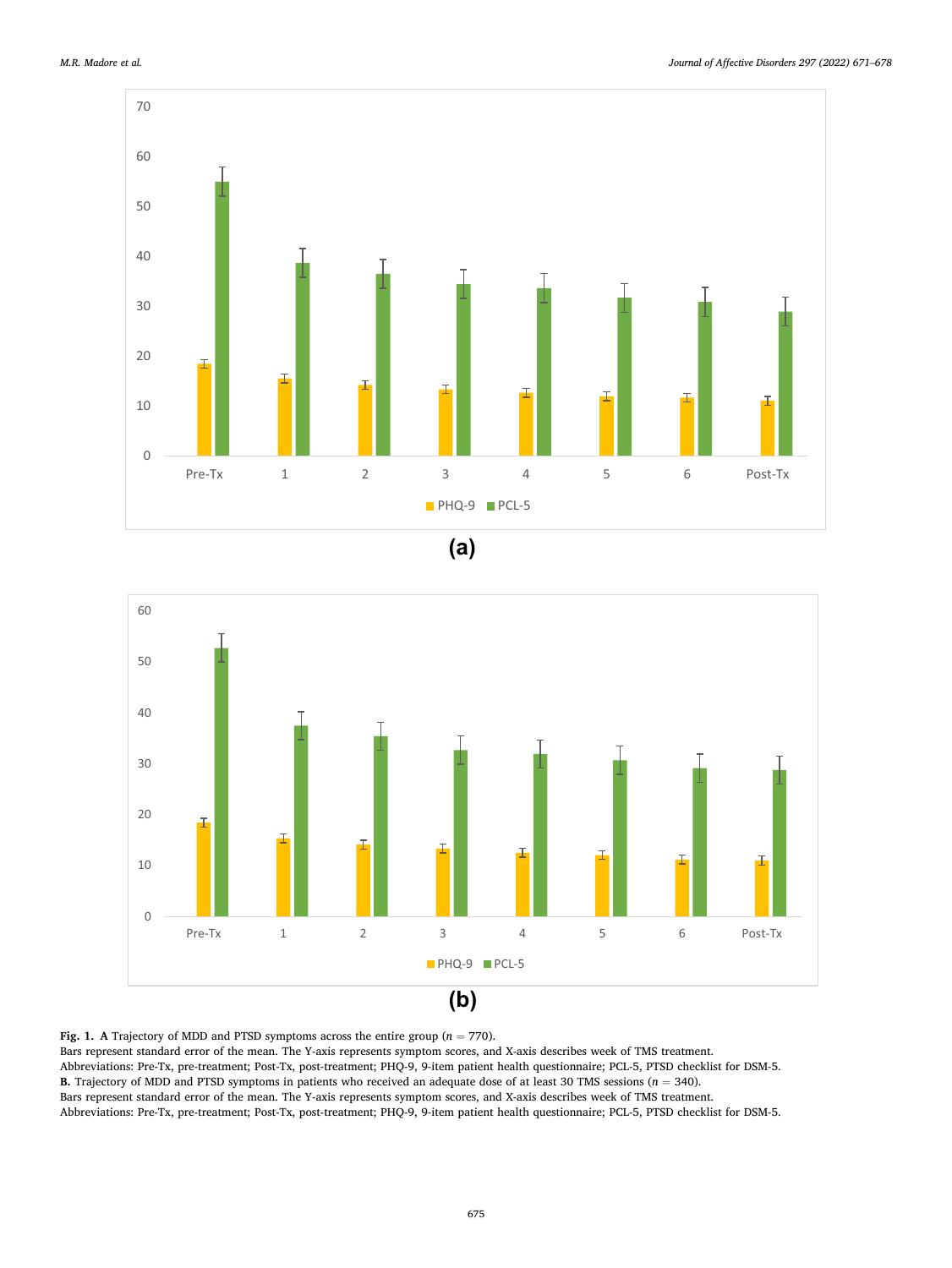<span id="page-5-0"></span>

 $(a)$ 

![](_page_5_Figure_4.jpeg)

**Fig. 2. A.** MDD outcomes in patients with and without threshold-level PTSD symptom severity in the entire cohort. Key: Y-axis represents mean PHQ9 scores, and "PTSD" indicates threshold-level PTSD symptom severity. Error bars represent standard error of the mean. **B.** MDD outcomes in patients with and without threshold-level PTSD symptom severity in patients who received an adequate dose of at least 30 TMS sessions. Key: Y-axis represents mean PHQ9 scores, and "PTSD" indicates threshold-level PTSD symptom severity. Error bars represent standard error of the mean.

[2010\)](#page-6-0) or broader stimulation [\(Isserles et al., 2013, 2021](#page-7-0)); clear superiority of any approach has yet to be demonstrated (e.g., [Philip et al.](#page-7-0)  [2021\)](#page-7-0). These results raise important questions as to whether there is an ideal TMS approach best suited for PTSD reduction. While future analyses of this database will compare various parameters, these results indicate left-sided stimulation can improve PTSD.

Limitations of this work are those inherent to cohort studies.

Primarily, stimulation was unblinded and so the impact of placebo or nonspecific effects cannot be assessed. Outcomes relied heavily on selfreported clinical scales, and future examination of other scales and functional outcomes is anticipated. Patients were engaged in concurrent clinical care, and so we cannot identify the unique contribution of stimulation, and the effect of visit attendance may have induced an effect. Antidepressant resistance (i.e., how many failed prior trials) was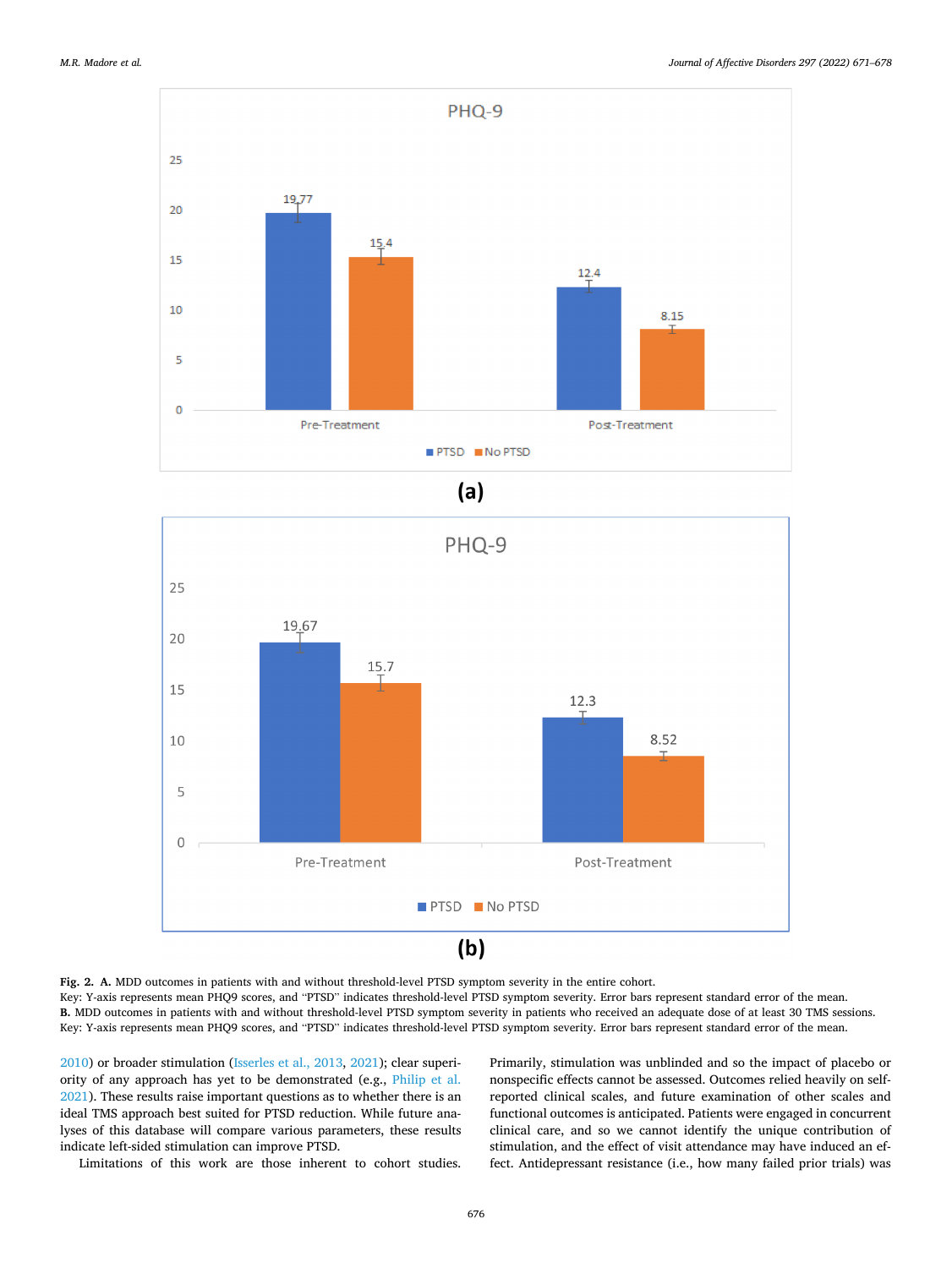<span id="page-6-0"></span>not analyzed, to provide a broad estimate of real-world outcomes, and so we cannot comment upon whether or how antidepressant resistance was associated with clinical outcomes. We were also not able to precisely identify every reason for dropout. Patient demographics are consistent with VA studies, although many races, ethnicities and genders were represented. Future investigations will evaluate clinically important aspects of care, such as impact of varied parameters and medications (including changes thereof), TBI status, durability of effect, and effects of TMS on PTSD symptom domains. Future precision medicine studies (e.g., [Williams et al. 2021](#page-7-0)), using this VA network will provide large-scale insight into clinical biomarkers of treatment response.

Caveats notwithstanding, this is the largest report of TMS in US military veterans and provides a clear indication of the safety and effectiveness of TMS. Greater exposure to TMS (i.e., more treatment sessions) yielded superior MDD outcomes, and TMS was broadly efficacious for PTSD. Comorbid PTSD was not clearly associated with poorer outcomes and as such, TMS can be recommended for this patient population.

## **Grant support**

The VA Clinical TMS Program is supported by the VA Office of Mental Health and Suicide Prevention; VA provided clinical support for the program in terms of both equipment and workload for allocation of staff resources. Effort on this project was supported in part by the VA RR&D Center for Neurorestoration and Neurotechnology at the Providence VA (NSP), NIMH R01 MH120126 & VA I01 CX002088.

#### **CRediT authorship contribution statement**

**Michelle R. Madore:** Visualization, Investigation, Writing – original draft, Writing – review & editing. **F. Andrew Kozel:** Visualization, Investigation, Writing – original draft, Writing – review & editing. **Leanne M. Williams:** Writing – original draft, Writing – review & editing. **L. Chauncey Green:** Visualization, Writing – original draft. **Mark S. George:** Funding acquisition, Writing – original draft. **Paul E. Holtzheimer:** Writing – original draft, Writing – review & editing. **Jerome A. Yesavage:** Funding acquisition, Writing – review & editing. **Noah S. Philip:** Visualization, Investigation, Writing – original draft, Writing – review  $&$  editing.

## **Declaration of Competing Interest**

In the last three years: LMW declares fees as Advisory Board Member for One Mind Psyberguide and as External Advisory Committee of the Laureate Institute for Brain Research, and US Pants. App. 10/034,645 and 15/820,338: Systems and methods for detecting complex networks in MRI image data, unrelated to this study. MSG has received equipment support for research from Magstim and Nexstim, and has conducted research at MUSC funded by Brainsway. PEH receives consulting fees from Abbott and royalties from UpToDate and Oxford University Press. NSP has received equipment support (through VA clinical trial contracts) from Wave Neuro. Other authors have no biomedical conflicts of interest to disclose.

The views expressed in this article are those of the authors and do not necessarily reflect the position or policy of the Department of Veterans Affairs or National Institutes of Health. The funders had no role in study design, data collection and analysis, decision to publish, or preparation of the manuscript. The data that support the findings of this study may be available from the corresponding author upon reasonable request, subject to Department of Veterans Affairs policies.

## **Acknowledgements**

We thank all the VA clinical TMS sites and their patients. For full details of the program sites please see the associated website at the

Sierra Pacific (VISN 21) MIRECC - MIRECC / CoE (va.gov). We would also like to thank Laura Lazzeroni, PhD for statistical support.

#### **Supplementary materials**

Supplementary material associated with this article can be found, in the online version, at doi:[10.1016/j.jad.2021.10.025](https://10.1016/j.jad.2021.10.025).

#### **References**

- Agha, Z., Lofgren, R.P., VanRuiswyk, J.V., Layde, P.M., 2000. Are patients at veterans affairs medical centers sicker? A comparative analysis of health status and medical resource use. Arch Intern. Med. 160 (21), 3252–3257. [https://doi.org/10.1001/](https://doi.org/10.1001/archinte.160.21.3252)  [archinte.160.21.3252](https://doi.org/10.1001/archinte.160.21.3252). Nov 27PMID: 11088086.
- [Ahmadizadeh, M.J., Rezaei, M., 2018. Unilateral right and bilateral dorsolateral](http://refhub.elsevier.com/S0165-0327(21)01102-2/sbref0002) [prefrontal cortex transcranial magnetic stimulation in treatment posttraumatic stress](http://refhub.elsevier.com/S0165-0327(21)01102-2/sbref0002)  [disorder: a randomized controlled study. Brain Res. Bull. 140, 334](http://refhub.elsevier.com/S0165-0327(21)01102-2/sbref0002)–340.
- Beam, W., Borckardt, J.J., Reeves, S.T., George, M.S., 2009. An efficient and accurate new method for locating the F3 position for prefrontal TMS applications. Brain Stimul. 2 (1), 50–54. [https://doi.org/10.1016/j.brs.2008.09.006.](https://doi.org/10.1016/j.brs.2008.09.006) JanPMID: 20539835; PMCID: PMC2882797.
- Blumberger, D.M., Vila-Rodriguez, F., Thorpe, K.E., Feffer, K., Noda, Y., Giacobbe, P., Knyahnytska, Y., Kennedy, S.H., Lam, R.W., Daskalakis, Z.J., Downar, J., 2018. Effectiveness of theta burst versus high-frequency repetitive transcranial magnetic stimulation in patients with depression (THREE-D): a randomised non-inferiority trial. Lancet 391 (10131), 1683–1692. [https://doi.org/10.1016/S0140-6736\(18\)](https://doi.org/10.1016/S0140-6736(18)30295-2) [30295-2](https://doi.org/10.1016/S0140-6736(18)30295-2). Apr 28Epub 2018 Apr 26. Erratum in: Lancet. 2018 Jun 23;391(10139): e24. PMID: 29726344.
- [Boggio, P.S., et al., 2010. Noninvasive brain stimulation with high-frequency and low](http://refhub.elsevier.com/S0165-0327(21)01102-2/sbref0005) [intensity repetitive transcranial magnetic stimulation treatment for posttraumatic](http://refhub.elsevier.com/S0165-0327(21)01102-2/sbref0005)  [stress disorder. J. Clin. Psychiatry 71, 992](http://refhub.elsevier.com/S0165-0327(21)01102-2/sbref0005)–999.
- Brunelin, J., Jalenques, I., Trojak, B., Attal, J., Szekely, D., Gay, A., Januel, D., Haffen, E., Schott-Pethelaz, A.M., Brault, C., STEP Group, Poulet E, 2014. The efficacy and safety of low frequency repetitive transcranial magnetic stimulation for treatmentresistant depression: the results from a large multicenter French RCT. Brain Stimul. 7 (6), 855–863.<https://doi.org/10.1016/j.brs.2014.07.040>. Nov-DecEpub 2014 Aug 7. PMID: 25192980.
- Carpenter, L., Aaronson, S., Hutton, T.M., Mina, M., Pages, K., Verdoliva, S., West, W.S., Sackeim, H., 2021. Comparison of clinical outcomes with two Transcranial magnetic stimulation treatment protocols for major depressive disorder. Brain Stimul. 14 (1), 173–180. [https://doi.org/10.1016/j.brs.2020.12.003.](https://doi.org/10.1016/j.brs.2020.12.003) Jan-FebEpub 2020 Dec 17. PMID: 33346068.
- Carpenter, L.L., Conelea, C., Tyrka, A.R., Welch, E.S., Greenberg, B.D., Price, L.H., Niedzwiecki, M., Yip, A.G., Barnes, J., Philip, N.S., 2018. 5 Hz repetitive transcranial magnetic stimulation for posttraumatic stress disorder comorbid with major depressive disorder. J. Affect Disord. 235, 414-420. https://doi.org/ [jad.2018.04.009.](https://doi.org/10.1016/j.jad.2018.04.009) Aug 1Epub 2018 Apr 5. PMID: 29677606; PMCID: PMC6567988.
- Carpenter, L.L., Janicak, P.G., Aaronson, S.T., Boyadjis, T., Brock, D.G., Cook, I.A., Dunner, D.L., Lanocha, K., Solvason, H.B., Demitrack, M.A., 2012. Transcranial magnetic stimulation (TMS) for major depression: a multisite, naturalistic, observational study of acute treatment outcomes in clinical practice. Depress. Anxiety 29 (7), 587–596. [https://doi.org/10.1002/da.21969.](https://doi.org/10.1002/da.21969) JulEpub 2012 Jun 11. PMID: 22689344.
- [Carrico, W.T., Georgette, G., Madore, M.R., Kozel, F.A., George, M.S., Lindley, S.,](http://refhub.elsevier.com/S0165-0327(21)01102-2/sbref0010) [Lovett, S., Yoon, J.H., Yesavage, J.A., 2020. A Clinical program to implement](http://refhub.elsevier.com/S0165-0327(21)01102-2/sbref0010) [repetitive transcranial magnetic stimulation for depression in the department of](http://refhub.elsevier.com/S0165-0327(21)01102-2/sbref0010)  [veterans affairs. Fed. Pract. 37 \(6\), 276](http://refhub.elsevier.com/S0165-0327(21)01102-2/sbref0010)–281. JunPMID: 32669780; PMCID: [PMC7357884.](http://refhub.elsevier.com/S0165-0327(21)01102-2/sbref0010)
- [Cohen, J., 1988. Statistical Power Analysis For the Behavioral Sciences, 2nd ed.](http://refhub.elsevier.com/S0165-0327(21)01102-2/sbref0011)  [Lawrence Erlbaum Associates, Hillsdale, NJ.](http://refhub.elsevier.com/S0165-0327(21)01102-2/sbref0011)
- Cosmo, C., Zandvakili, A., Petrosino, N.J., Berlow, Y.A., Philip, N.S., 2021. Repetitive transcranial magnetic stimulation for treatment-resistant depression: recent critical advances in patient care. Curr. Treat. Options Psychiatry 1–17. [https://doi.org/](https://doi.org/10.1007/s40501-021-00238-y)  [10.1007/s40501-021-00238-y.](https://doi.org/10.1007/s40501-021-00238-y) Mar 11Epub ahead of print. PMID: 33723500; PMCID: PMC7946620.
- Davis, A.K., Barrett, F.S., May, D.G., Cosimano, M.P., Sepeda, N.D., Johnson, M.W., Finan, P.H., Griffiths, R.R., 2020. Effects of psilocybin-assisted therapy on major depressive disorder: a randomized clinical trial. JAMA Psychiatry, e203285. [https://](https://doi.org/10.1001/jamapsychiatry.2020.3285)  [doi.org/10.1001/jamapsychiatry.2020.3285.](https://doi.org/10.1001/jamapsychiatry.2020.3285) Nov 4Epub ahead of print. PMID: 33146667; PMCID: PMC7643046.
- Eftekhari, A., Ruzek, J.I., Crowley, J.J., Rosen, C.S., Greenbaum, M.A., Karlin, BE, 2013. Effectiveness of national implementation of prolonged exposure therapy in Veterans Affairs care. JAMA Psychiatry 70 (9), 949–955. [https://doi.org/10.1001/](https://doi.org/10.1001/jamapsychiatry.2013.36) [jamapsychiatry.2013.36.](https://doi.org/10.1001/jamapsychiatry.2013.36) SepPMID: 23863892.
- Friedrich, M.J., 2017. Depression is the leading cause of disability around the world. JAMA 317 (15), 1517. [https://doi.org/10.1001/jama.2017.3826.](https://doi.org/10.1001/jama.2017.3826) Apr 18PMID: 28418490.
- George, M.S., Whither, T.M.S., 2019. Whither TMS: A one-trick pony or the beginning of a neuroscientific revolution? Am. J. Psychiatry 176 (11), 904–910. https://doi.org [10.1176/appi.ajp.2019.19090957](https://doi.org/10.1176/appi.ajp.2019.19090957). Nov 1PMID: 31672044; PMCID: PMC7871459.
- George, M.S., Lisanby, S.H., Avery, D., McDonald, W.M., Durkalski, V., Pavlicova, M., Anderson, B., Nahas, Z., Bulow, P., Zarkowski, P., Holtzheimer, P.E., Schwartz, T., Sackeim, H.A., 2010. Daily left prefrontal transcranial magnetic stimulation therapy